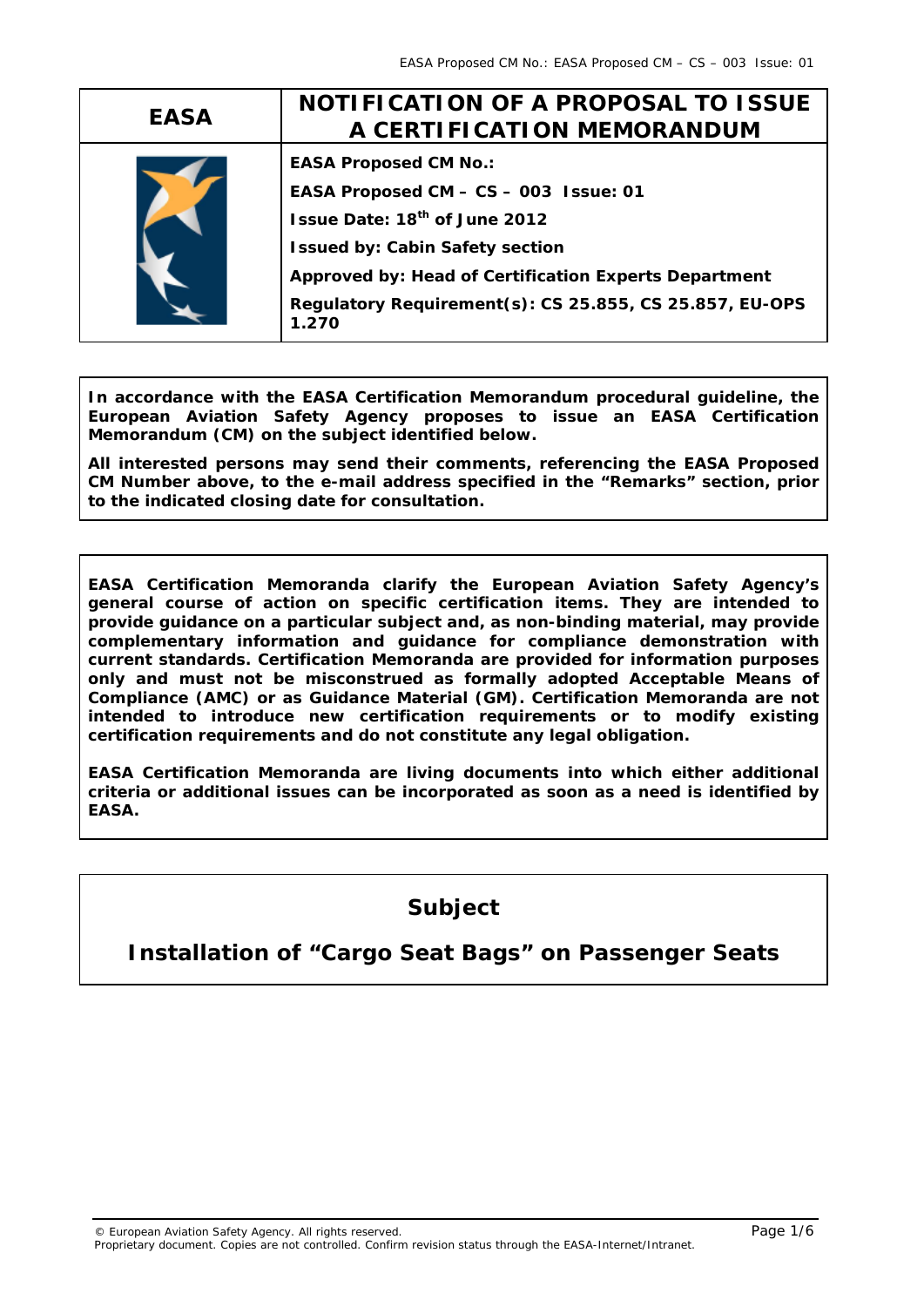## **Log of Issues**

| <b>Issue</b> | <b>Issue date</b> | <b>Change description</b> |
|--------------|-------------------|---------------------------|
|              | 18.06.2012        | First issue.              |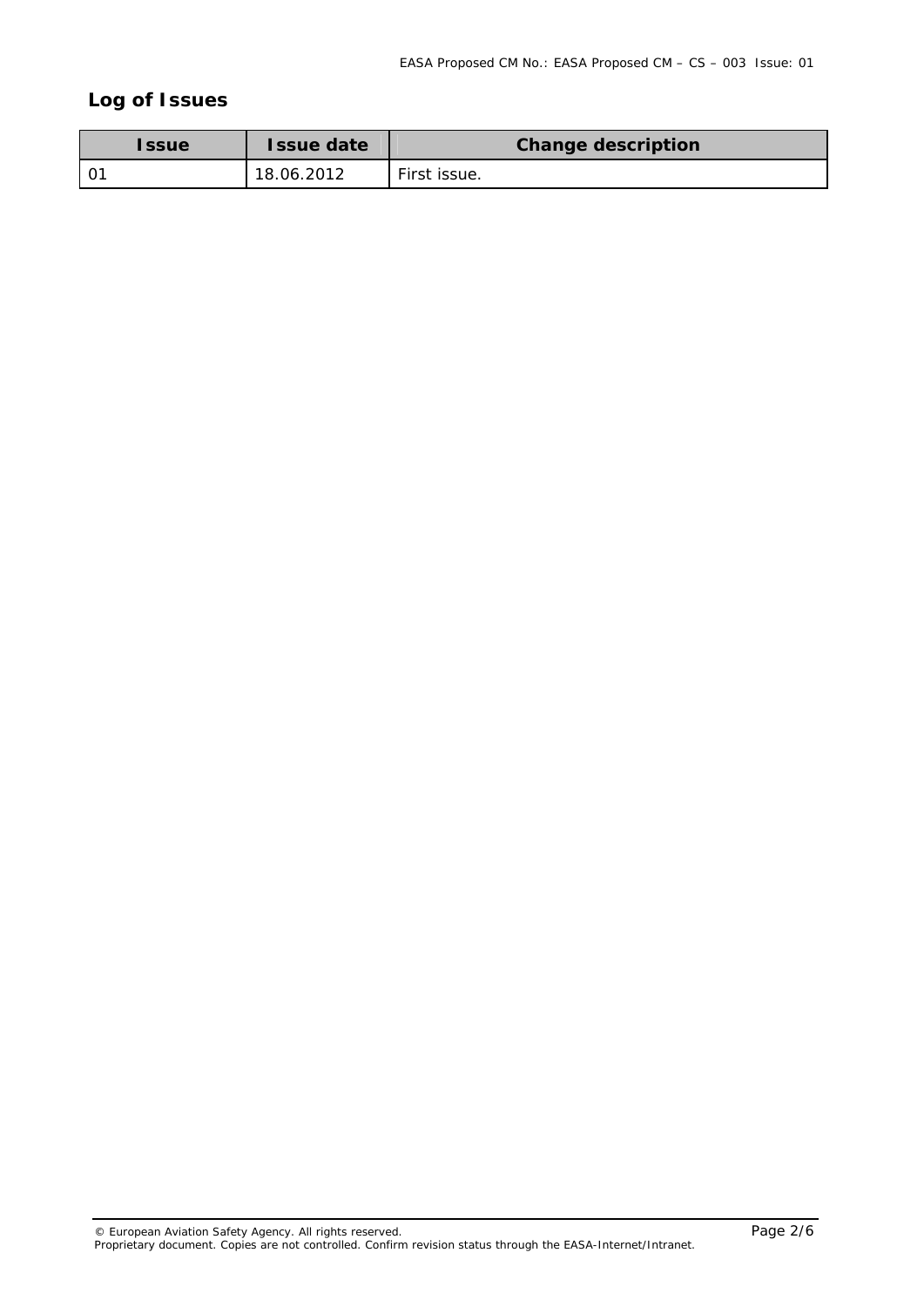## **Table of Contents**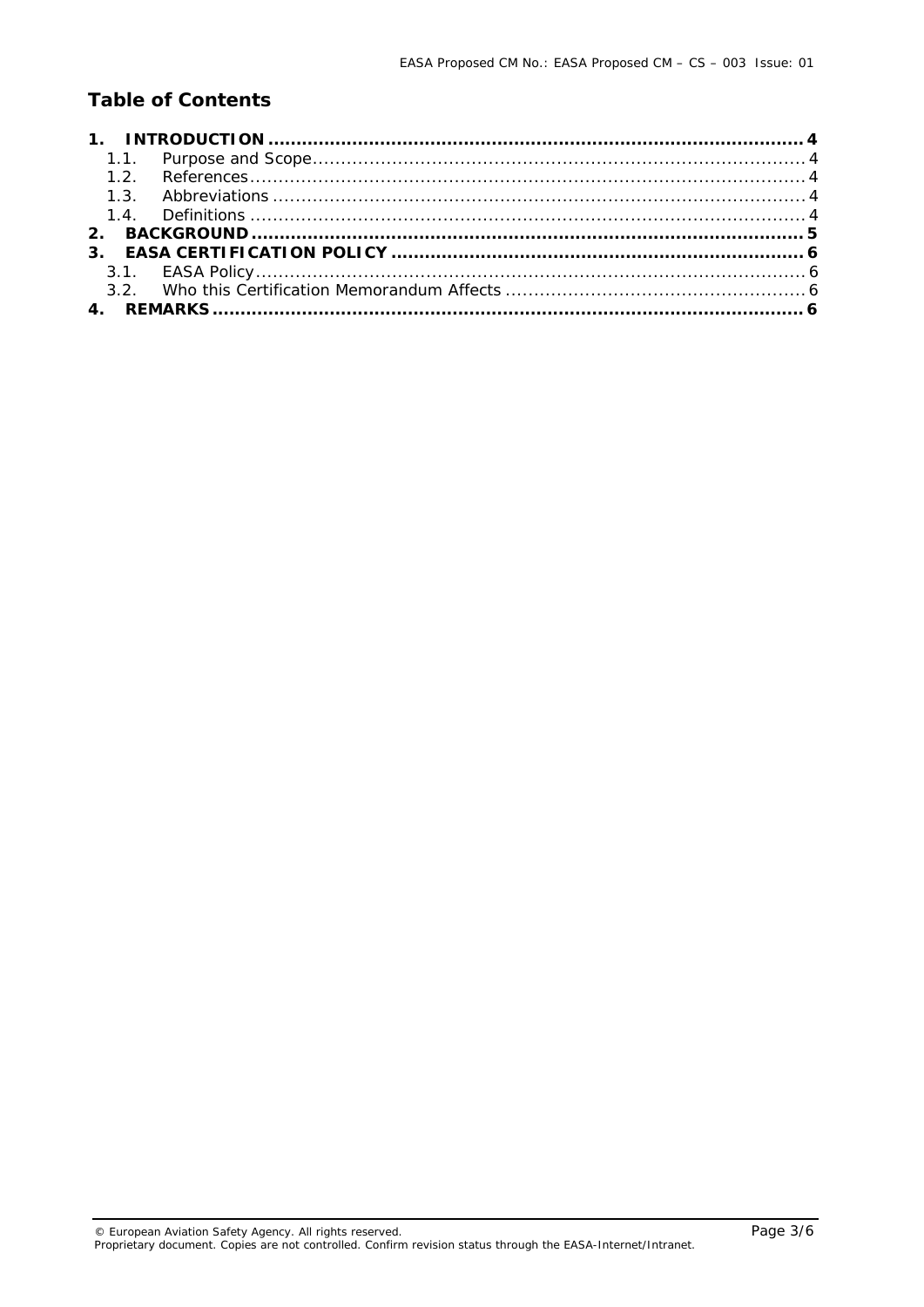## **1. INTRODUCTION**

#### **1.1. PURPOSE AND SCOPE**

The purpose of **this** Certification Memorandum is to provide specific guidance for compliance to CS 25.855 and CS 25.857 in the case of cargo seat bags.

#### **1.2. REFERENCES**

It is intended that the following reference materials be used in conjunction with this Certification Memorandum:

| Reference | Title                                                                                                                                                                                                                                                            | Code          | <b>Issue</b> | Date     |
|-----------|------------------------------------------------------------------------------------------------------------------------------------------------------------------------------------------------------------------------------------------------------------------|---------------|--------------|----------|
| CS 25.855 | Cargo or baggage compartments -<br><b>Certification Specifications for Large</b><br>Aeroplanes                                                                                                                                                                   | $CS-25$       | 11           | 04.07.11 |
| CS 25.857 | Cargo compartment classification -<br><b>Certification Specifications for Large</b><br>Aeroplanes                                                                                                                                                                | $CS-25$       | 11           | 04.07.11 |
| OPS 1.270 | Stowage of baggage and cargo -<br>Commission Regulation (EC) No 859/2008<br>amending Council Regulation (EEC) No<br>3922/91 as regards common technical<br>requirements and administrative<br>procedures applicable to commercial<br>transportation by aeroplane | <b>FU-OPS</b> |              | 20.09.08 |

#### **1.3. ABBREVIATIONS**

The following abbreviations are used in this Certification Memorandum:

| Abbreviation             | <b>Meaning</b>                         |
|--------------------------|----------------------------------------|
| <b>AC</b>                | <b>Advisory Circular</b>               |
| <b>CM</b>                | <b>Certification Memorandum</b>        |
| $\mathsf{CS}\phantom{0}$ | <b>Certification Specification</b>     |
| <b>EASA</b>              | European Aviation Safety Agency        |
| <b>FAA</b>               | <b>Federal Aviation Administration</b> |
| GМ                       | <b>Guidance Material</b>               |

#### **1.4. DEFINITIONS**

The following definitions are used in this Certification Memorandum:

| <b>Definition</b> | <b>Meaning</b> |
|-------------------|----------------|
| ---               | $- - -$        |

© European Aviation Safety Agency. All rights reserved. Page 4/6

Proprietary document. Copies are not controlled. Confirm revision status through the EASA-Internet/Intranet.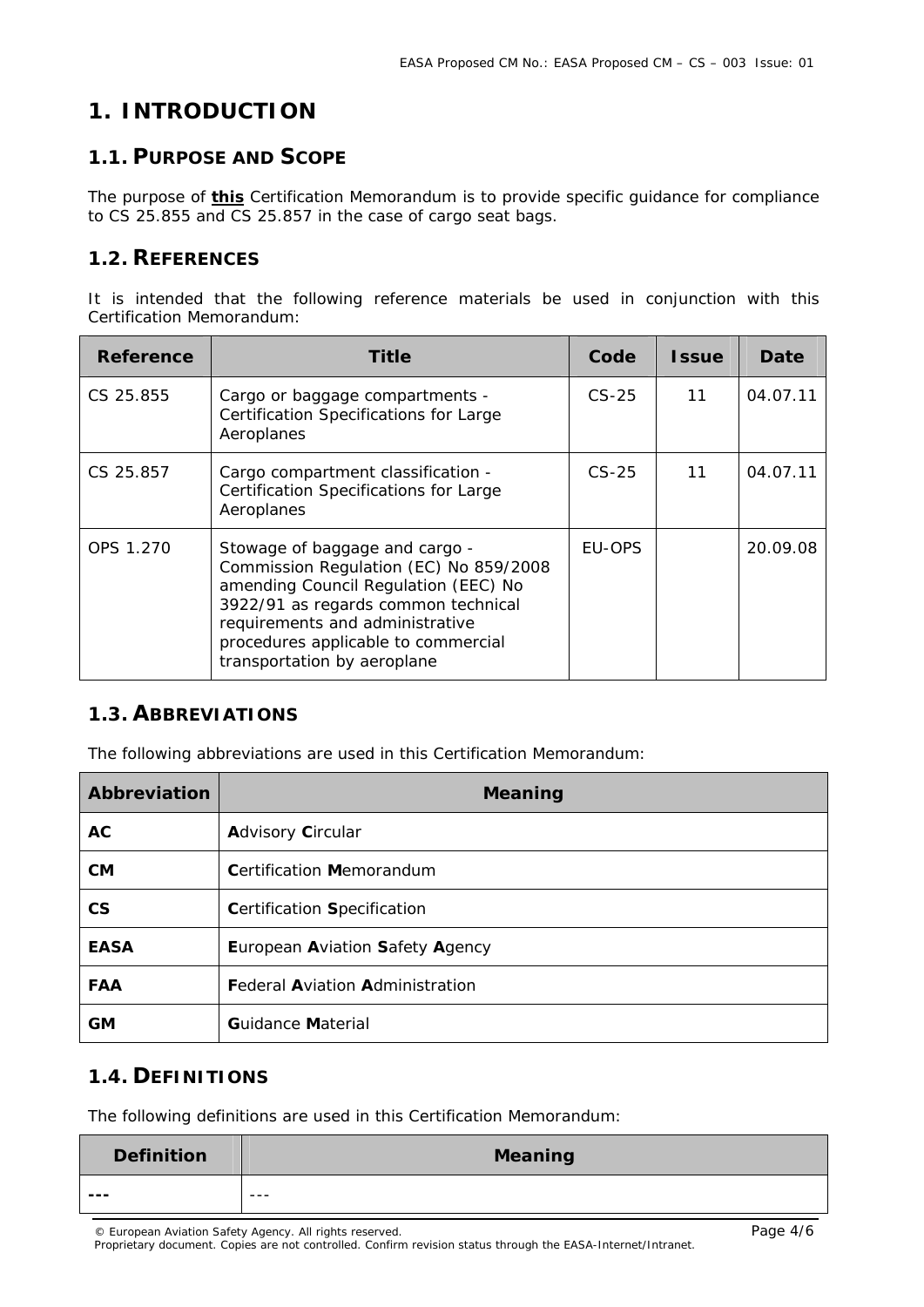### **2. BACKGROUND**

EASA has been made aware of changes to install cargo seat bags on passenger seats in order to conduct flights for transportation of mail and perhaps other items.

Several terms have been used to describe the items which are the subject of this Certification Memorandum, such as "Passenger Seat Cargo Container", "Passenger Seat Container", "Seat Converter Stowage Compartment".

For the purposes of this Certification Memorandum the term "Cargo Seat Bag" is used which is intended to mean;

a container, probably made of fabric but not limited to this, intended for installation on to or between aircraft passenger seats for the carriage of cargo or baggage.

The subject aircraft changes have been classified as minor, in accordance with Commission Regulation (EC) No 1702/2003, Annex Part 21, 21A.92.

Typically, the cargo seat bags are installed onto passenger seats in the evening in order that the cargo may be carried overnight in the passenger cabin and are removed again in the morning in order to allow the aircraft to be used once more for passenger carrying operations.

However, more prolonged usage is of course possible and this Certification Memorandum is not intended to cover only overnight operations.

The use of aircraft passenger cabins in such a way as temporary, or more permanent, cargo compartments is not in line with the provisions of CS-25 or any of its predecessor design codes.

The primary concern is in regards to fire protection.

CS-25 defines several different types of cargo compartment (ref. CS 25.857) but the use of cargo bags on passenger seats does not follow the rationale of any.

For instance all compartment types except Class A require a separate approved smoke detector or fire detector system to give warning at the pilot or flight engineer station. Such detection is missing in the case of the cargo seat bag installations of which EASA is aware.

Conversely, Class A compartments are envisioned to be small compartments for the stowage for example of crew luggage in the pilot compartment (ref. FAA AC 25-17) where the significance of the fire threat and proximity of crew for discovering a fire and subsequent fire fighting can easily be assumed to result in an acceptably low safety risk.

However, the use of cargo seat bags on multiple rows of passenger seats may equate to up to several tons of cargo, and the proximity of crew members and their ability to detect, access and fight fires is much more questionable.

On the other hand EASA is not aware of any adverse service experience from such operations.

EASA believes that with appropriate design features and operational procedures ensured it is possible for the carriage of cargo in cargo seat bags to be performed with acceptable safety.

As discussed above, CS-25 does not contain adequate or appropriate safety standards and thus in accordance with Commission Regulation (EC) No 1702/2003, Annex Part 21, 21A.16B for the approval of such changes EASA shall prescribe special conditions.

In accordance with GM 21A.91, para. 3.3 (i), a change requiring a special condition(s) shall be classified major.

© European Aviation Safety Agency. All rights reserved. Page 5/6

Proprietary document. Copies are not controlled. Confirm revision status through the EASA-Internet/Intranet.